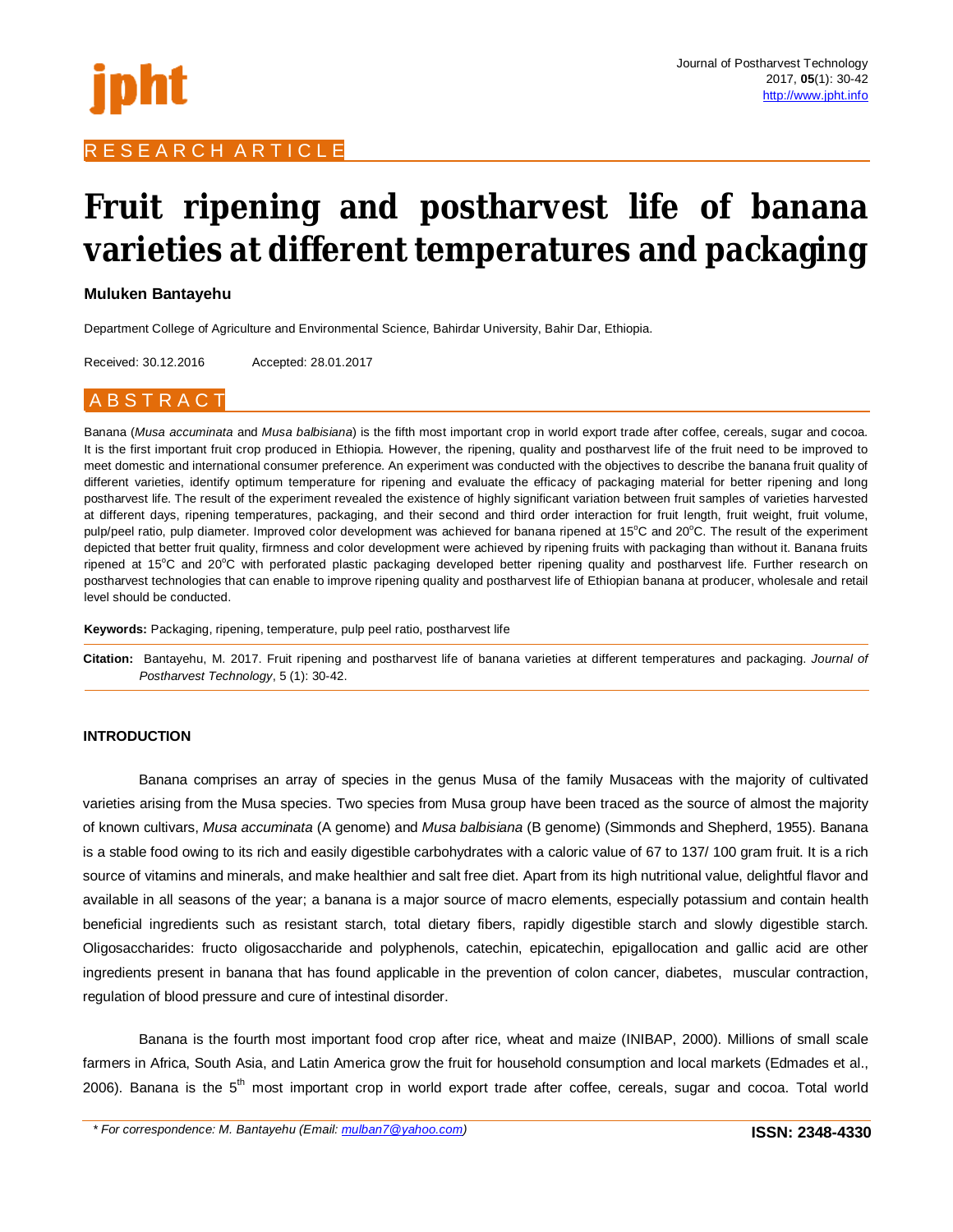production of banana in 2005 was over 100 million tonnes (FAO, 2007) but approximately 20 percent of this enters world trade. The two major sweet banana producing countries are India and Brazil, but by comparison, Ecaudor, the fifth largest producer, exports approximately 67 percent of its production and the major importers of banana are the European community and the USA (FAO, 2007). In Ethiopia the crop has great socioeconomic significance. It is the first important fruit crop with total production of 0.3 million tons in 2013 and the important banana growing regions include southern nations and nationality people (SNNP) followed by Oromia and Amhara regional states (CSA, 2013). In Ethiopia it is cultivated in gardens, boundaries of fields and farms and since recently the cultivation of banana in orchards was started with the introduction of different high yielding varieties such as Dwarf Cavendish William I, Grand Nain, Poyu, Giant Cavendish and Butazu. However, postharvest life, ripening behavior and quality of the fruits of these banana varieties are not studied well.

Banana is ripened locally using different methods. Smoke treatment is one of the most common methods and in this method harvested banana bunches are exposed to smoke generated by burning kerosene stove in an airtight room for 24h. However, this type of smoke treatment is crude and ineffective as it leads to non uniform ripening (poor external yellow color development) and release gases like carbon monoxide and this gas is improper for human health. Moreover, the normal (ambient) temperature of the room range from 25°C-32°C and this temperature lead to a poor fruit ripening (related to degreening of the peel during ripening), shorter postharvest life and high weight loss. Therefore, this research was designed with the following objectives 1) describing the ripening behavior and postharvest life of banana varieties, 2) identifying the factor responsible for poor ripening (poor peel degreening) of fruits in certain varieties, 3) verifying the efficacy of postharvest techniques and technologies for better fruit ripening and long postharvest life.

# **MATERIALS AND METHODS**

#### **Experimental Site**

The experiment was conducted in the plant analysis laboratory, botany department, college of science, Bahirdar University, Ethiopian from January to August 2015. The university laboratory is located at longitude of 11°37' North and 37° 27 'East with an altitude of 1915 masl. The rainfall of the area is estimated about 1200-1600 millimeter per annum. Maximum temperature ranges up to 32 $\degree$ C and minimum temperature range up to 14 $\degree$ C and average temperature is 25 $\degree$ C.

#### **Experimental setup and sampling**

Fruit samples from seven commonly grown banana varieties (Local variety, Dwarf Cavendish, William I, Grand Nain, Poyu, Giant Cavendish and Butazu) were harvested at optimum maturity from the Weramit horticultural research station of the Ade Agricultural Research Center. From each variety, fruit bunch was transported to the plant analysis laboratory. The bunch was immediately dehanded and hands cut into fingers and washed with clean water and allowed to air dry. Banana hands present in the top and bottom of each bunch were discarded as these were not suitable for ripening studies. Fruit fingers were divided into ten groups, each group containing up to thirty fruits. From the ten groups, five groups were put inside five different perforated plastic packages and the remaining five groups kept without perforated plastic packages. Two groups of fingers (i.e. one with and one without packaging) were put separately inside one incubator. The experiment was designed to evaluate the effect of four temperatures ( $30^{\circ}$ C,  $25^{\circ}$ C,  $20^{\circ}$ C,  $15^{\circ}$ C) and thus it required four incubators. The four incubators contained eight groups (two groups/ with and without packaging/ per incubator) of fruits and the relative humidity of all the incubators was set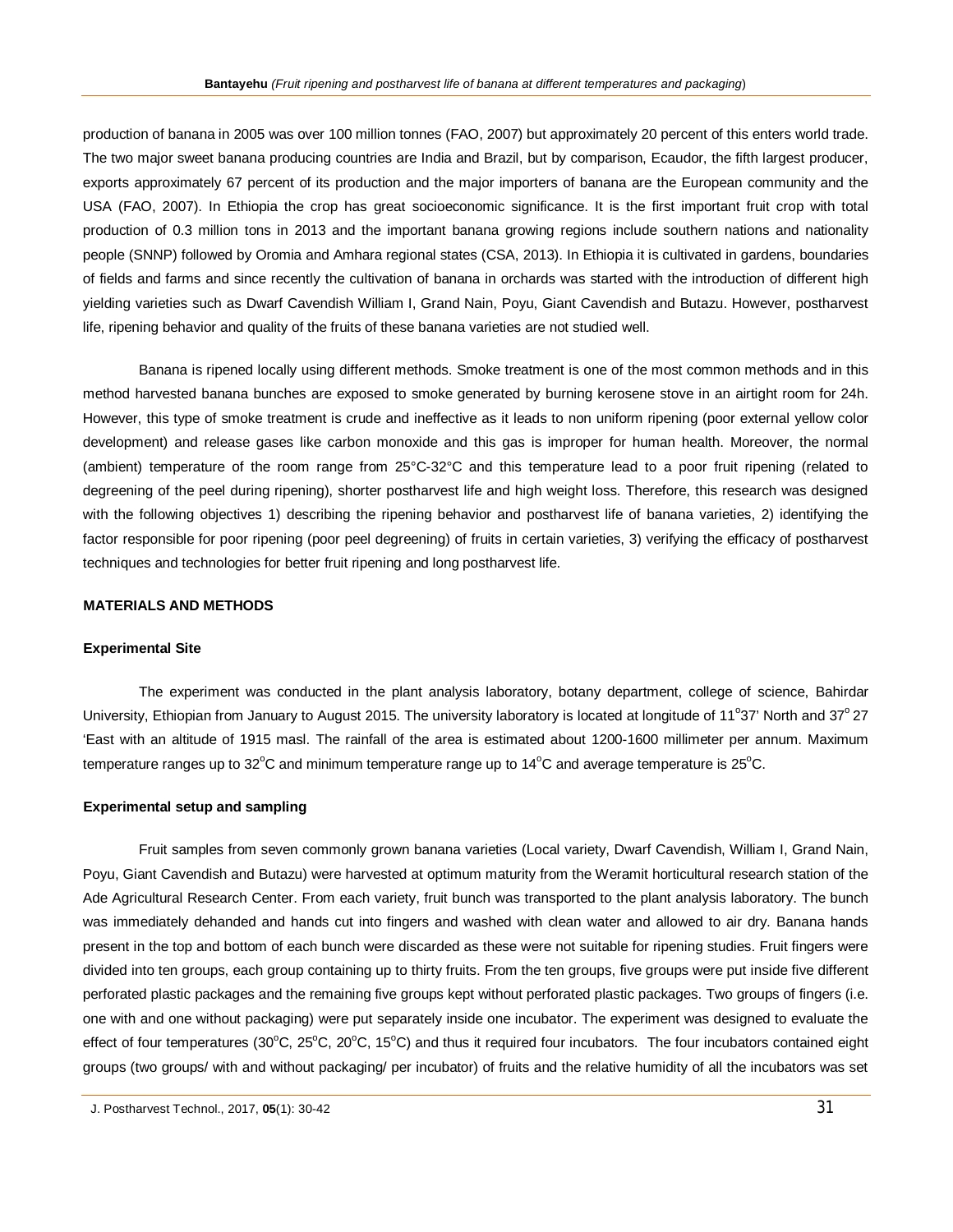90% during the course of ripening. The remaining two groups of fruit fingers (one with and one without perforated polyethylene packaging) were stored at normal (ambient) temperature as a control. The maximum and minimum temperature of the control treatment was 32 $^{\circ}$ C and 14 $^{\circ}$ C, respectively and average daily temperature was 25  $^{\circ}$ C. These ten groups of fruits fingers were followed till they reach ripening and senescence. This experimental setup was repeated seven times using harvested banana fruits samples of the seven different banana varieties.

# **Data collection**

**Objective methods**. Five representative fruit fingers were taken out from each group of stored fruits and data on quantitative postharvest traits were recorded from these fruits. Fruit length was measured from the base to the tip of the fruit, fruit diameter (cm) was taken by measuring the diameter of the pulp at the center both on the short and long sides and the average of the two was calculated, banana fruit was peeled and the peel and pulp weight was measured and the pulp weight was divided by the peel weight to know pulp/peel ratio. Fruit volume was measured by water displacement method, whereas fruit weight was taken using sensitive balance. The weight of fruits was measured before and after storage. The difference between the initial and final weight was expressed as weight loss as a percent of the initial fruit weight. Postharvest life was defined as the number of days from harvest to final stage of ripening or onset of senescence.

**Subjective (sensory) assessment.** Subjective (sensory) postharvest quality attributes was made based on the following criteria. Color; 1-all green, 2- green with trace of yellow, 3- more green than yellow, 4-more yellow than green, 6-all yellow , 7- all yellow with brown flecks. Firmness; 1-low firmness , 2-moderate firm, 3- moderate to high firmness, 4- good firm, 5-very good firm. Ripening behavior (quality); 1-low quality, 2- moderate quality, 3 moderate to high quality, 4- good quality, 5- very good quality

#### **Data analysis**

Quantitative data were subjected to analysis of variance using the GLM procedure (SAS 8.1 Institute, Cary, N.C.) and subjective (sensory) data were summarized using descriptive analysis.

#### **RESULTS**

#### **Combined analysis of variance**

The combined analysis of variance revealed the existence of highly significant variation between fruit samples of varieties harvested and ripened at different season (time), ripening temperatures, perforated plastic packaging, and their second and third order interaction for fruit length, fruit weight, fruit volume, pulp/peel ratio, pulp diameter, however non significant difference for the second order interaction of ripening temperature and perforated plastic packaging was depicted for fruit volume and fruit length and only significant interaction for fruit weight (Table 1). The highly significant variation in the fruits of banana varieties harvested and ripened at different season (time) might be because of the genetic difference between these varieties and difference in pre-harvest management and climatic condition during fruit development and maturation. The result can indicate that development of variety along with production packages, identification of suitable climate and optimum production season (time) need to be done to improve the postharvest quality that meet domestic and international quality

J. Postharvest Technol., 2017, **05**(1): 30-42 32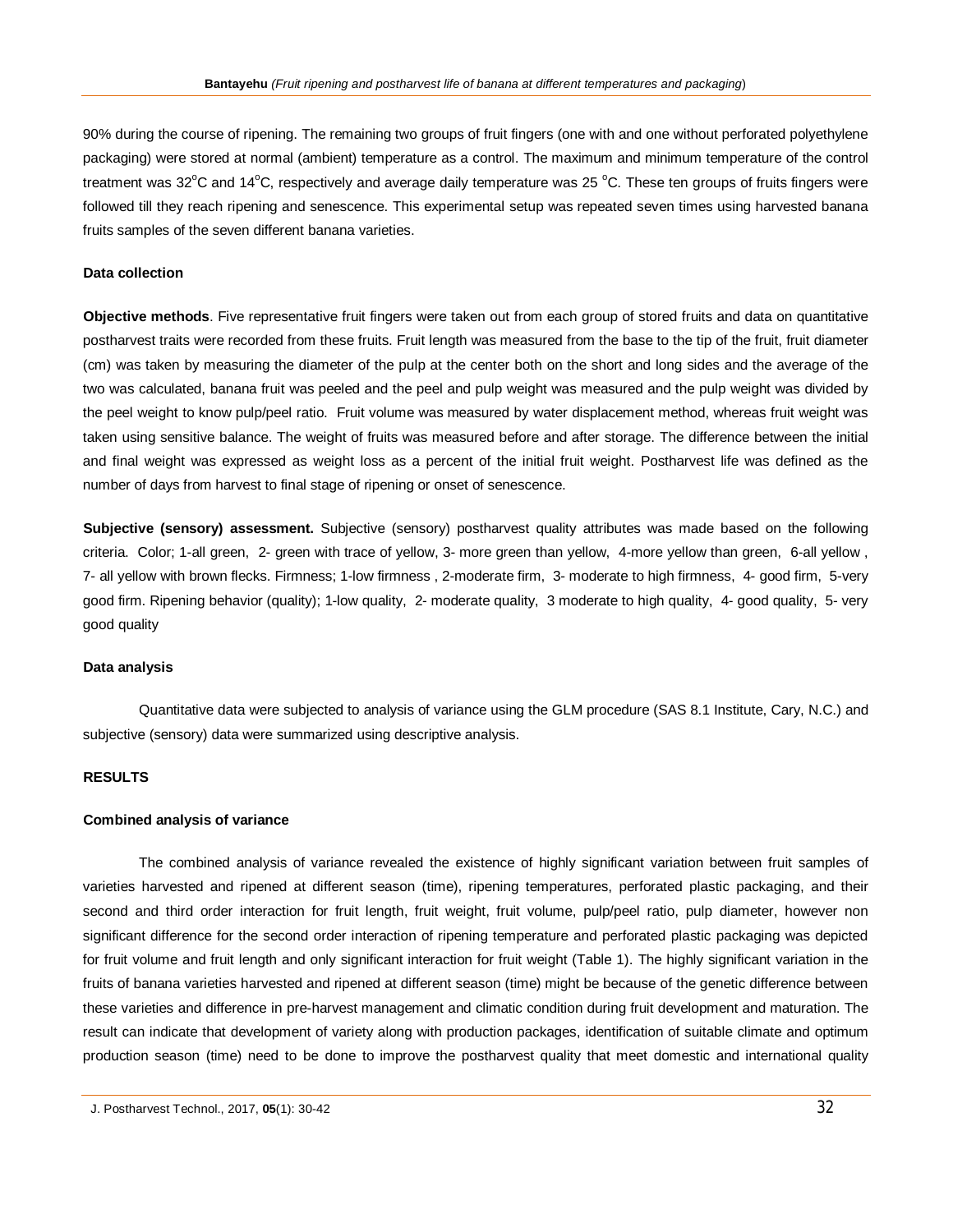standard. The significantly high main effect of packaging happened because of the autocatalytic ethylene gas produced by the cells of banana fruits and diffuse outside and the gas do not escape rather stay inside the package and trigger the fruit ripening process. The significant difference between temperatures verifies that temperature played significant role in affecting ripening behavior and postharvest quality and indicated the need to identify optimum temperature. Moreover, the significant second order interaction, i.e. fruits of banana varieties harvested and ripened at different season (time) and perforated plastic packaging; fruits of banana varieties harvested and ripened at different season (time) and ripening temperature indicated that different fruits did not require the same ripening temperature and packaging for optimum ripening and postharvest quality.

| <b>Source</b>                 |    | <b>Mean squares</b> |            |            |            |           |  |
|-------------------------------|----|---------------------|------------|------------|------------|-----------|--|
|                               |    | FL.                 | <b>FW</b>  | F٧         | <b>PPR</b> | PD        |  |
| Variety                       | 8  | 232.41**            | 13739.19** | 10307.69** | $7.02**$   | $1.23**$  |  |
| Temperature                   | 4  | 17.36**             | 4335.48**  | 5543.4**   | $11.2***$  | $0.07**$  |  |
| Rep                           | 4  | $5.2**$             | 31.49 ns   | 369.3**    | $0.08$ ns  | $0.04***$ |  |
| Packaging                     | 1  | $28.7**$            | 23750.6**  | 27307.8**  | $52.9**$   | $0.81***$ |  |
| Variety*Temperature           | 32 | $7.5***$            | 452.3**    | 409.5**    | $0.68**$   | $0.09**$  |  |
| Variety*Packaging             | 8  | $9.4**$             | 1214.5**   | 1815.4**   | $1.53**$   | $0.17**$  |  |
| Temperature*packaging         | 4  | $1.32$ ns           | 280.0*     | 139.5 ns   | $0.64**$   | $0.14***$ |  |
| Variety*Temperature*Packaging | 32 | $3.0**$             | 344.1**    | 414.1**    | $0.29**$   | $0.08**$  |  |
| Mean                          |    | 16.6                | 93.7       | 98.2       | 2.4        | 2.8       |  |
| CV                            |    | 6.3                 | 11.2       | 8.8        | 11.8       | 4.2       |  |
| <b>SE</b>                     |    | 1.04                | 10.5       | 8.6        | 0.28       | 0.11      |  |

**Table 1. Combined Analysis of variance (anova) for quantitative fruit ripening traits**

Df-degree of freedom ;FL-Fruit length; FW-Fruit weight; FV-Fruit volume; PPR-pulp peel ratio; PD-pulp diameter

#### **Ripening Behavior and Postharvest Quality of Ethiopian Grown Banana Varieties**

Ripening behavior and postharvest quality play a significant role in the commercialization of banana fruits. As it is indicated in table 2 banana varieties differ in their mean ripening quality and postharvest life. Postharvest life ranging from 11 to 28 days and the local variety took 11 days to reach the final stage of ripening whereas Dwarf Cavandish (23 days) and Grand Nain (27 days) took the longest. Weight loss during the postharvest period recorded high for Poyu and Butazu varieties, but small weight loss was measured for the local variety. The mean finger lengths of banana fruit scored high were for William-I and Dwarf Cavandish. Grand Nain, Butazu had the heaviest mean finger weight. Fruit circumferences are used mainly to determine the size and shape of packaging. The local variety showed the largest pulp diameter followed by Dwarf Cavendish. When pulp weight is compared, William-I had the highest mean pulp weight followed by Butazu but the local variety had the least. High peel weight can be considered advantageous because it offers protection against mechanical damage and peel can also be used as animal feed. However, the high peel can also be considered as a disadvantage as it results in lower edible portions. Mechanical damage is an important factor that can lead to downgrading of banana fruits. Present quality rating in the European union takes into account the percentage of peel damage due to bruising, scarring and scratching (Liado and Dominguez, 1998). The high peel weight of William I, Dwarf Cavendish and Butazu could be an advantage in offering protection against mechanical damage during transport, handling and shipping and thus fruits of these varieties can suit for international trade.

J. Postharvest Technol., 2017, **05**(1): 30-42 33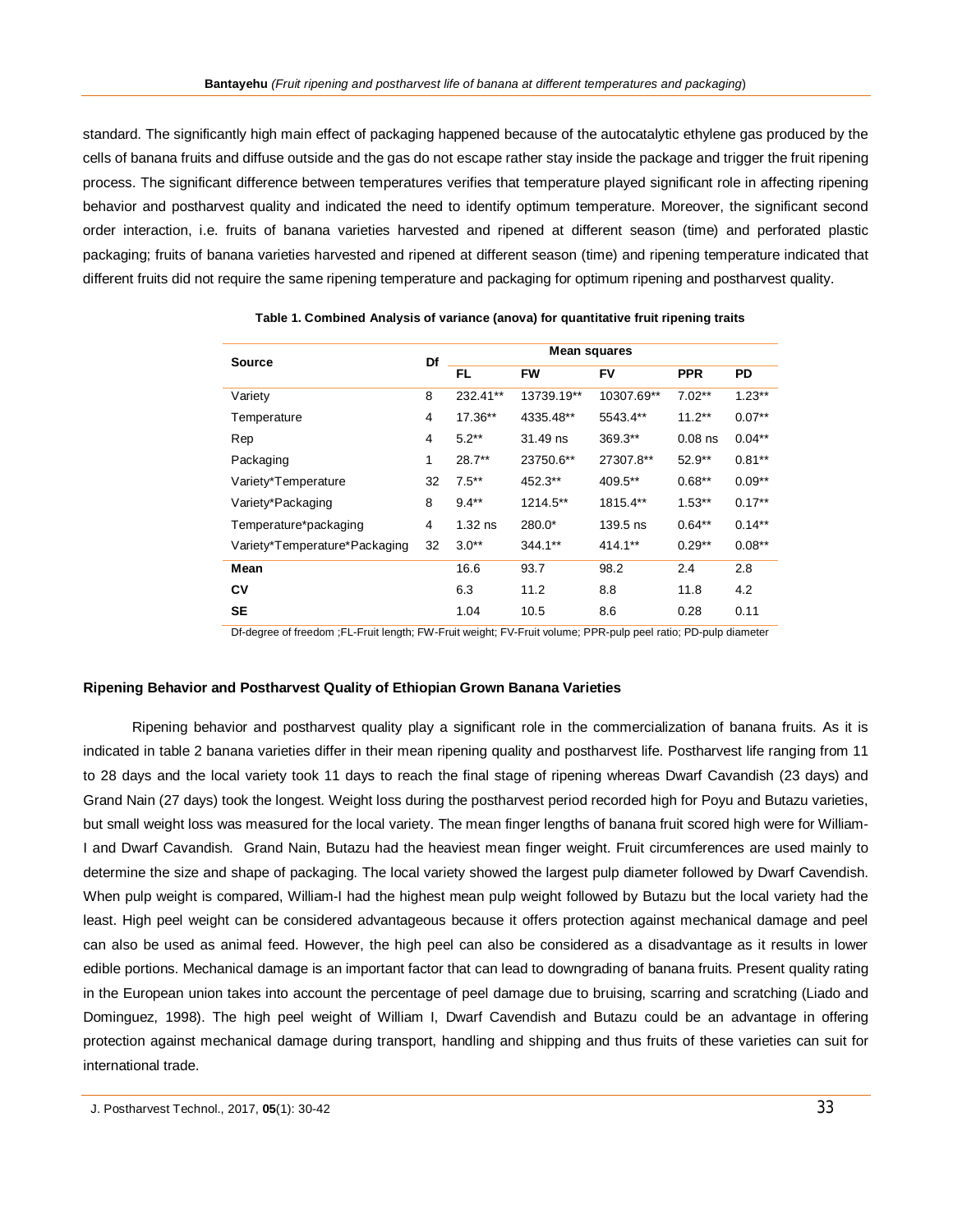The market quality and consumer preference of banana fruits are significantly influenced by the peel color. Therefore, assessment of peel color is important in postharvest screening (Dadzie and Orchard, 1997). The peel color of all varieties was not the same but Poyu and Local variety reached final color stage (color stage 7) however, Giant Cavendish, Willian I and Grand Nain could not develop attractive yellow peel color. The firmness of varieties did not vary as such, but relatively Giant Cavendish possessed firm fruit. The overall quality of the fruit was better for Local variety, Giant Cavendish, Grand Nain, Butazu as compared to William I and Dwarf Cavendish.

|                        | Date of   | <b>PHP</b>      | <b>WLR</b>     | FL.            | <b>FW</b>        | FV               | <b>PPR</b>    | <b>PD</b>     |
|------------------------|-----------|-----------------|----------------|----------------|------------------|------------------|---------------|---------------|
| Variety                | harvest   | Mean            | Mean           | Mean           | Mean             | Mean             | Mean          | Mean          |
| Local variety          | 27/2/2015 | $13.4 \pm 5.6$  | $9.5 + 4.7$    | $13.1 \pm 1.2$ | $79.3 \pm 12.9$  | $79.3 \pm 14.7$  | $3.0+0.6$     | $3.0 + 0.1$   |
| Dwarf Cavendish        | 17/3/2015 | $22.8 + 9.5$    | $10.2 + 6.1$   | $19.9 + 2.4$   | $120.7 + 13.9$   | $120.7 \pm 13.6$ | $1.8 + 0.3$   | $2.9 \pm 0.1$ |
| William I              | 25/4/2015 | $21.2 \pm 10.0$ | $11.8 + 8.6$   | $20.1 \pm 1.5$ | $145.4 \pm 17.7$ | $145.4 \pm 20.1$ | $1.9 \pm 0.3$ | $2.9 \pm 0.2$ |
| <b>Grand Nain</b>      | 23/5/2015 | $28.8 \pm 13.3$ | $11.3 \pm 3.8$ | $17.2 \pm 1.1$ | $110.1 \pm 22.2$ | $110.1 \pm 14.4$ | $1.8 + 0.3$   | $2.7 \pm 0.2$ |
| Poyu                   | 1/6/2015  | $22.8 \pm 8.7$  | $11.9 + 4.1$   | $15.8 \pm 1.3$ | $104.3 \pm 11.4$ | $104.3 \pm 12.5$ | $1.8 \pm 0.2$ | $2.7 \pm 0.1$ |
| <b>Giant Cavendish</b> | 22/6/2015 | $16.2 + 5.6$    | $7.7 + 4.0$    | $17.6 \pm 1.4$ | $102.4 \pm 11.6$ | $102.4 \pm 17.2$ | $1.5 \pm 0.2$ | $2.6 \pm 0.1$ |
| <b>Butazu</b>          | 5/8/2015  | $18.6 \pm 5.2$  | $10.0 + 8.8$   | $18.2 \pm 1.8$ | $114.1 \pm 19.4$ | $114.1 \pm 12.8$ | $2.0 \pm 0.2$ | $2.9+0.1$     |

**Table 2. Mean and standard error of ripening quality attributes and postharvest life of fruit samples of banana varieties grown in Western Ethiopia**

PHP-postharvest period; WLR-water loss; FL-Fruit length; FW-Fruit weight; FV-Fruit volume; PPR-pulp peel ratio; PD-pulp diameter

### **Postharvest quality at different ripening temperatures**

The result of the experiment indicated that most of the weight loss occurring in the higher temperatures  $30^{\circ}$ C and  $25^{\circ}$ C (figure 1). The fruits that were kept at lower (15 °C) temperature took a significantly longer time (32 days) to ripen that the fruits at higher temperatures 30  $^{\circ}$ C (14 days) and the control (13 days). This is because climacteric fruits give off ethylene during ripening (Sacher, 1973) and the sensitivity of bananas to ethylene is very low, within the range of 0.01 -1.0 ppm (Thompson and Seymour, 1983), and increases with increasing temperatures (Liu, 1978). Banana kept at higher temperature showed shorter finger length as compared to stored at low temperature. Similar trend recorded for fruit volume, fruit weight, peel weight and pulp weight. This indicated that the role of temperature is pronounced in affecting the quality and life of climacteric tropical fruits like banana that are harvested green and eaten after ripened. Therefore, cold storages and transportation and precooling infrastructures need to be setup in the market chains and these commodities need to be handled in the postharvest following their cool chain. Comparably higher pulp/peel ratio was also observed  $30^{\circ}$ C and  $25^{\circ}$ C compared to those ripened at lower temperature. Better fruit color was developed from banana fruit samples ripened at  $20^{\circ}$ C and the control, but the poor color development was observed at higher temperature  $(30^{\circ}C)$ . Banana fruits stored at higher temperature and the control soften fast, whereas banana stored at a lower temperature stayed firm. Interims of overall ripening quality of banana fruits

J. Postharvest Technol., 2017, **05**(1): 30-42 34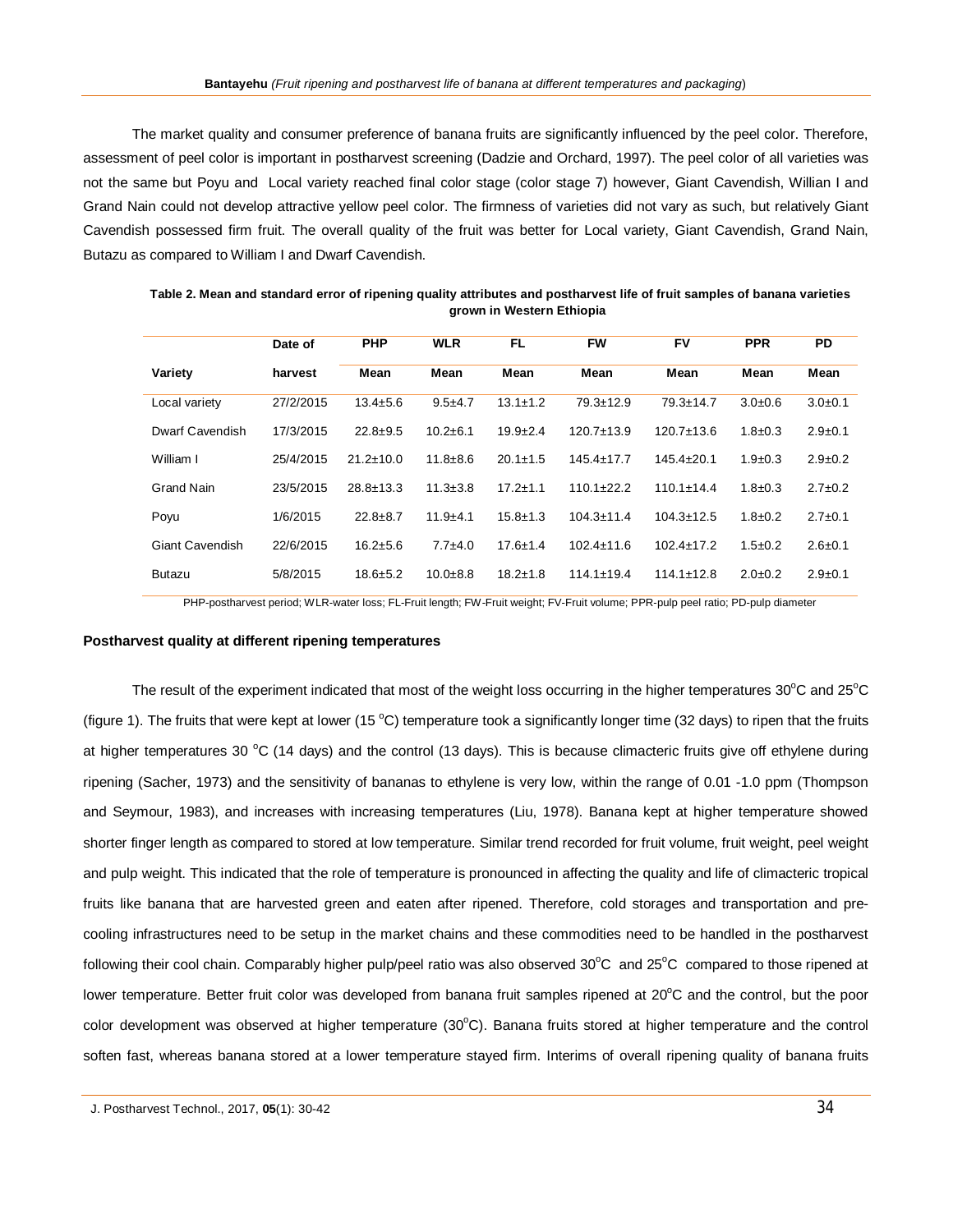ripened at 20 °C, 25 °C and the control were preferable, however banana ripened at 30 °C and 15 °C showed poor overall quality development. The effect of temperature on fruit ripening was studied on banana fruits by Saeed et al. (2001) and similar results obtained.

#### **Ripening Behavior and Postharvest Quality of Fruits with/without Packaging**

Banana fruits ripened with perforated plastic packaging showed no difference in the mean postharvest life nevertheless higher weight loss was measured for fruits ripened without perforated plastic packaging than with packaging (figure 2) and similar trend were observed for fruit weight, length, volume and pulp diameter. The pulp / peel ratio was recorder higher in fruits ripened without packaging than fruits with packaging. The overall result of the experiment indicated that better fruit quality, firmness and color development were achieved by ripening banana fruits with perforated plastic packaging than without it. In Ethiopian banana fruit market chain, fruits are handled without packaging and hence results in postharvest loss both in quality and quality/nutrition/. It is shown in the experimental result that ripening and postharvest handling of the fruit with perforated packaging worth much better than the normal practice (without packaging) as it protects the fruit against mechanical damage, postharvest pest infection, sun burning and transpiration.

#### **Interaction of Temperature and Packaging on Ripening and Quality of Fruits**

The result in figure 3 showed that banana varieties ripened at  $15^{\circ}$ C with perforated plastic packaging took the longest postharvest period (32 days) whereas the shortest were observed in fruits ripened without packaging in 30°C (12 days) and the control with packaging (13 days). It was observed that packaging of fruits at lower temperature brought longer postharvest life than without packaging. Weight loss found high in fruits stored at high temperature without packaging that fruit at higher temperatures with packaging. It is possible to generalize that ripening of the fruits of banana varieties grown in Ethiopia with perforated plastic packaging made the fruit to loss little weight than without it in the postharvest market chain. Similar results were observed for fruit length, weight and pulp diameter. When the result in relation to peel color was summarized, good peel color was developed for fruits ripened with perforated plastic packaging at  $20^{\circ}$ C,  $25^{\circ}$ C, and the control and also best fruit ripening was achieved for banana fruits at 20  $^{\circ}$ C, 25  $^{\circ}$ C and the control with perforated plastic packaging (Figure 4). Therefore, packaging and postharvest handling of the fruit at a temperature range between 15 $^{\circ}$ C to 25  $^{\circ}$ C and relative humidity (90%) is required for Ethiopian grown banana varieties for optimum ripening (bright yellow peel color development) whereas the local variety was observed developing good ripening (peel color) without these all treatments.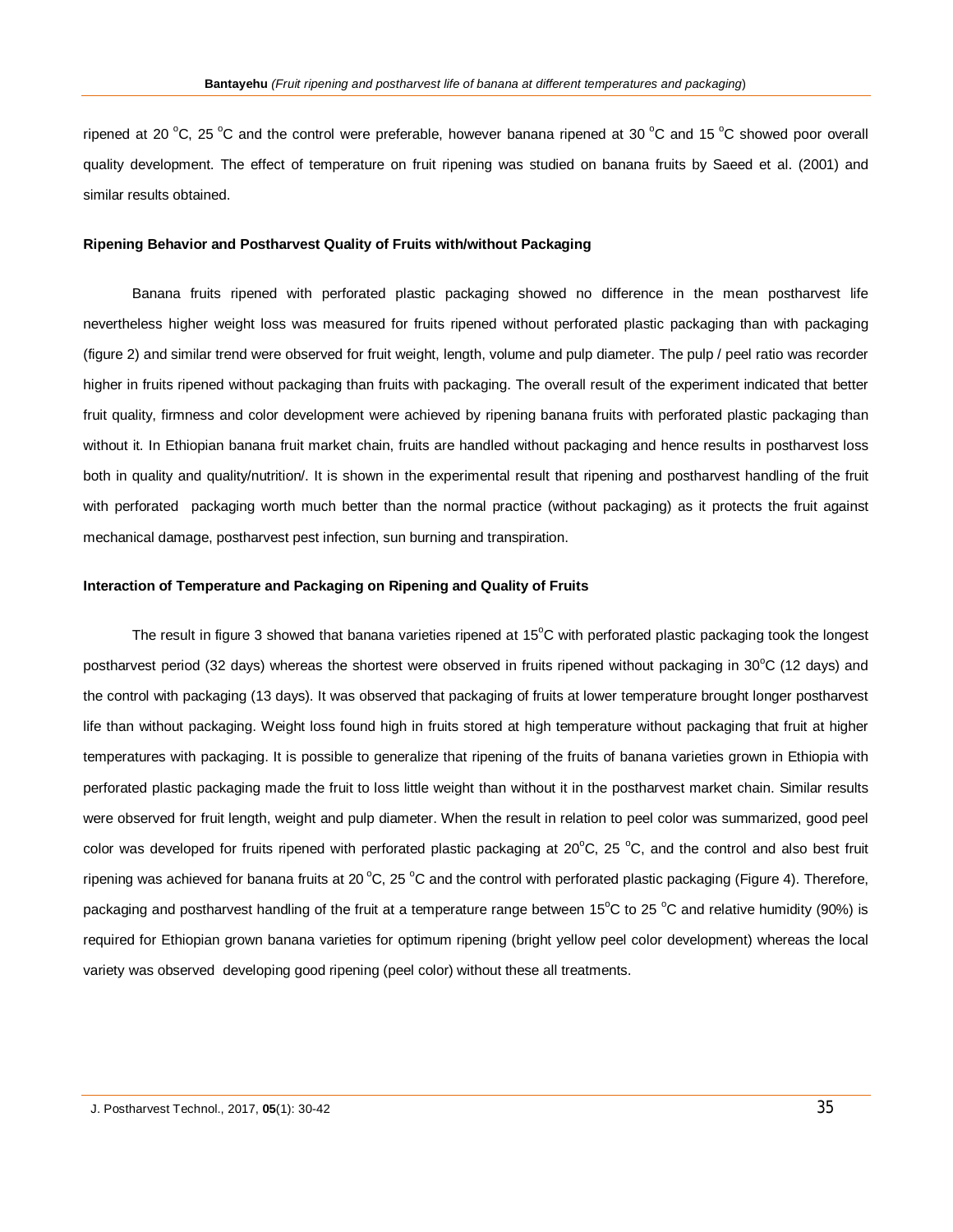



J. Postharvest Technol., 2017, **05**(1): 30-42 36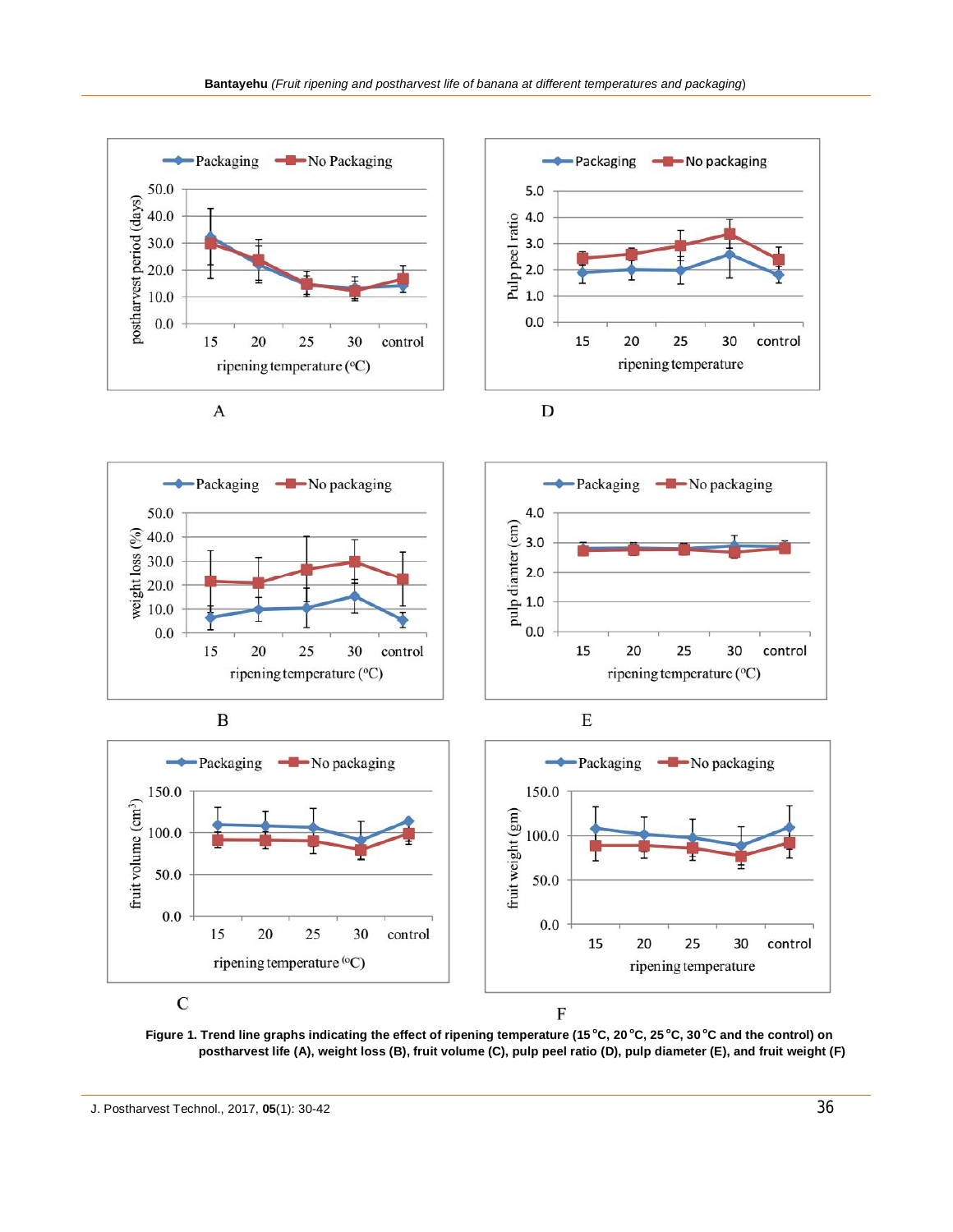







**Figure 2. Trend line graph indicating of postharvest period (A), Weight loss (B), Pulp peel ratio (C), Fruit length (D), Fruit weight (E) and Pulp diameter (F) with and without proliferated plastic packaging**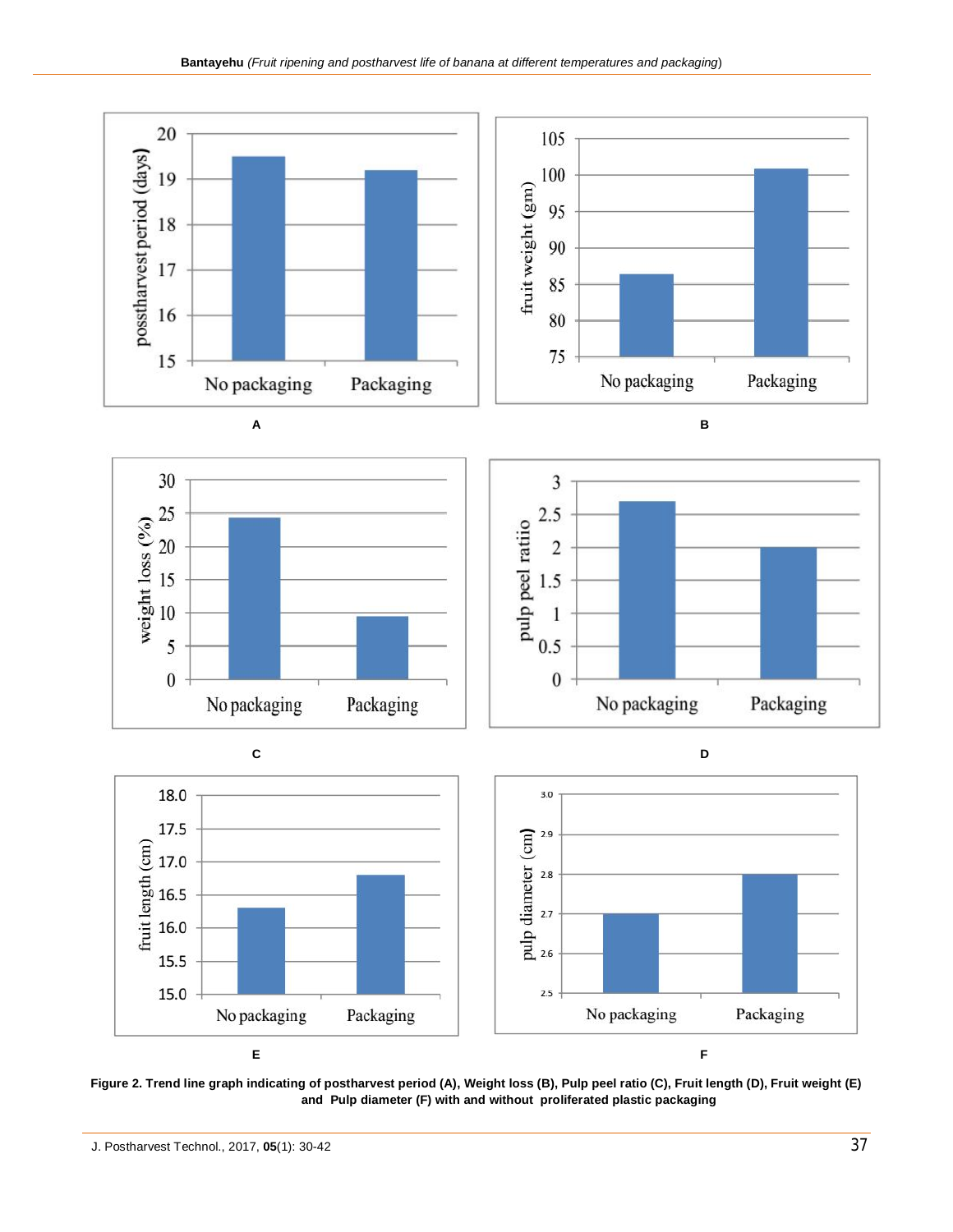





**Figure 3. Interaction effect of fruit ripening temperatures and perforated plastic packaging on fruit weight (A), pulp diameter (B) and pulp peel ratio (C)**

**A**

**B**

 **C**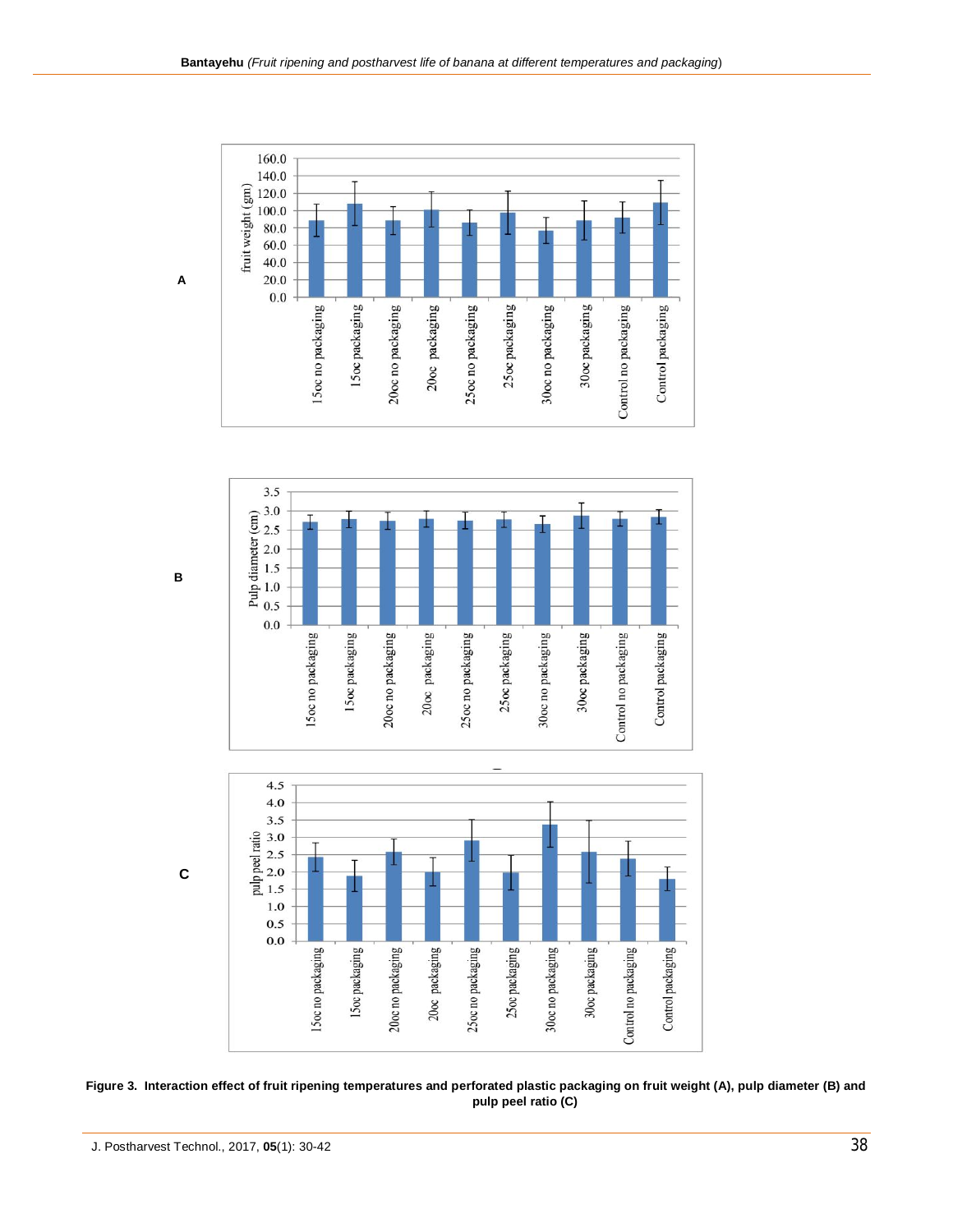

**Figure 4. Effect of temperature and perforated plastic packaging on ripening behavior of banana fruits; 15<sup>o</sup>C without packaging (A), control without packaging (B), 25<sup>o</sup> with packaging (D), 20<sup>o</sup> with packaging (E) and 15<sup>o</sup>C with/without packaging (F)**

## **DISCUSSION**

All Ethiopian economy is facing trade deficient in the global markets as the country import a lot of fossil fuel, drugs and machineries but export share is comparably very low. The nutritionally balanced food intakes of the nation need also to be improved to international standard. Production of fruits like banana will have potential impact both to improve trade balance and nutritional status of the nation. However, as banana fruit perish fast, knowledge and technologies that can improve fruit postharvest quality and reduce postharvest loss are important.

Banana is ripened locally in different ways. Small scale banana producers ripen banana with covering the fruit with cereal straw and put in a relatively cool place where as smoke treatment is one of the most commonly method used by banana traders to induce ripening and in this method harvested banana bunches are exposed to smoke generated by burning kerosene stove inside the airtight room for 24h. As a result, the temperature inside the chambers also increases besides evolving ethylene gas with traces of other gases like acetylene and carbon monoxide. However, this type of smoke treatment is crude and ineffective as it lead non uniform ripening (poor external yellow color development) and carbon monoxide is improper for human health. Commercially ethylene gas is used to ripen bananas. But ethylene gas may be proving explosive when it reaches higher concentration. Commercial liquid like ethrel releases ethylene. It has been reported that exogenous application of ethylene in the form of ethrel accelerates ripening, increase color and eating quality with reduced spoilage in different varieties of Mango (Saltveit, 1999; Singh and Janes, 2001). Kulkarni (2011) studied that 500 ppm of ethrel solution was optimum for inducing uniform ripening at 20 $\rm{^{\circ}C}$  in banana. In Ethiopia, producers and traders do not treat banana fruit with ethylene to commence ripening in different varieties. However, most commercial cultivars of bananas and plantains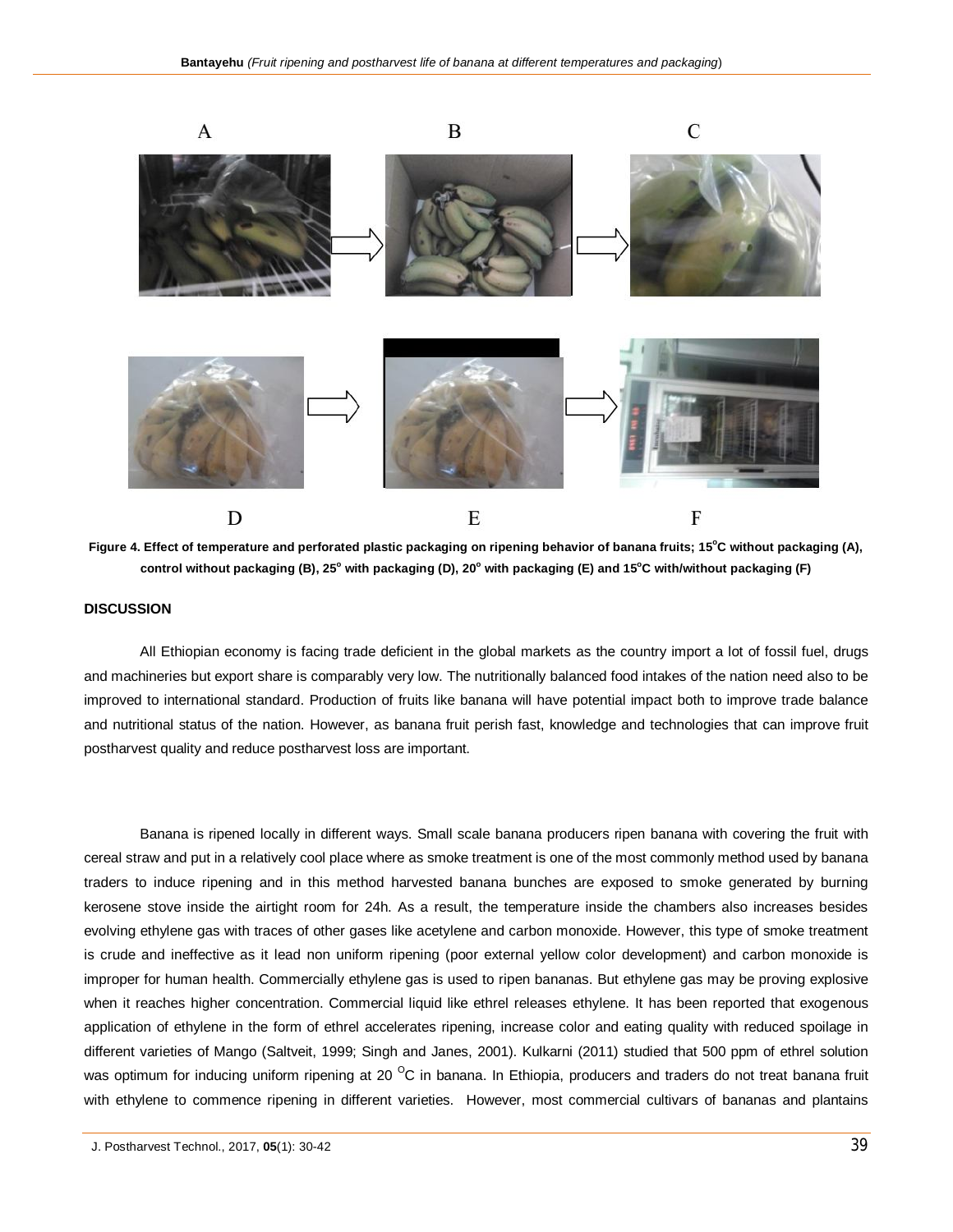require exposure to ethylene for 24 to 48 h at 14.4 to 18 ºC (58 to 64 ºF) (Thompson and Burden, 1995; Robinson, 1996). The ethylene treatment required to ripen the fruit is 10 to 50 μL/L, (Thompson and Seymour, 1982). In commercial practice the amount is larger 1000 μL/L. This is partly because many ripening rooms are not fully gas tight and the concentration may be rapidly reduced through leakage.

Temperature influences the ripening changes in bananas (Esguerra et al*.,* 1992). An increase in temperature between  $14^{\circ}$ C and  $30^{\circ}$ C enhances the rate of ripening and the fruit softens at a faster rate (Smith, 1989). High temperature can also result in damage to ripening fruit (Smith and Thompson, 1987; Semple and Thompson, 1988). Temperature less than 14°C can cause uneven ripening due to chilling injury (Stover and Simmonds, 1987). In Ethiopia, fruit ripening and postharvest handling temperature ranges from14 $^{\circ}$ C to 32 $^{\circ}$ C with the average of 25 $^{\circ}$ C. Bananas fruits fail to fully degreen when ripening at tropical temperatures, but this abnormal symptom does not occur in plantain. Thus, temperatures of up to 20 ºC (68 ºF) are sometimes necessary for bananas ripening (Thompson and Burden, 1995). Optimum RH levels during ripening are 90 to 95% (after coloring is underway RH should be reduced to 85% to prevent peel splitting). In addition to ethylene and temperature management, Modified Atmosphere Packaging (MAP) can extend shelf life of fresh fruits by reducing their respiration rate (Sen et al*.,* 2012). Similarly, the result of the experiment depicted that better banana fruit quality and life, firmness and color development were achieved by ripening fruits with packaging. Banana fruits ripened well at  $15^{\circ}$ C and  $20^{\circ}$ C with perforated as compared to the control. As ripening fruit with smoke treatment and covering with straw are practiced locally and are tradition and also have health hazard; further and similar research endeavors on postharvest technologies that can improve fruit quality and shelf and green life at producer and traders level should be conducted. The fruit is being produced in varied environments and seasons in the country and the effect of environments and seasons on postharvest quality and life of the fruit need to be investigated. Moreover, pre-cooling infrastructures, cold storages, proper transportation and packaging need to be set up and followed for perishable fruits like banana in the market chains.

#### **CONCLUSION**

The result of the experiment depicted that better fruit quality, firmness and color development were achieved by ripening fruits with packaging than without it. Banana fruits ripened at 15oC and 20oC with perforated plastic packaging developed better ripening quality and postharvest life. Further research on postharvest technologies that can enable to improve ripening quality and postharvest life of Ethiopian banana at producer, wholesale and retail level should be conducted.

#### **REFERENCES**

- Aghdam, M.S., CSA (Central Statistical Authority). 2013. Area and Production of crops (Private peasant holdings, Meher season). Statistical Bulletin, volume III, Addis Ababa, Ethiopia.
- Ahmad SA, Chatha ZA, Nasir MA, Aziz A, Mohson M. 2006. Effect of relative humidity on the ripening behaviour and quality of ethylene treated banana fruit. Journal of Agriculture and Social Sciences. 2 (1): 54–56.
- Dadzie, B.K. and Orchard, J.E. 1997. Routine Post-harvest Screening of Banana/Plantain Hybrids: Criteria and Methods. INIBAP Technical Guidelines No. 2. INIBAP,Montpellier.
- Edmeades, S., Smale, M., and Karamura, D. 2006). Biodiversity of bananas on farms in Uganda. Report No. Brief 24, International Food Policy Research Institute and the International Plant Genetic Resources Institute, Washington,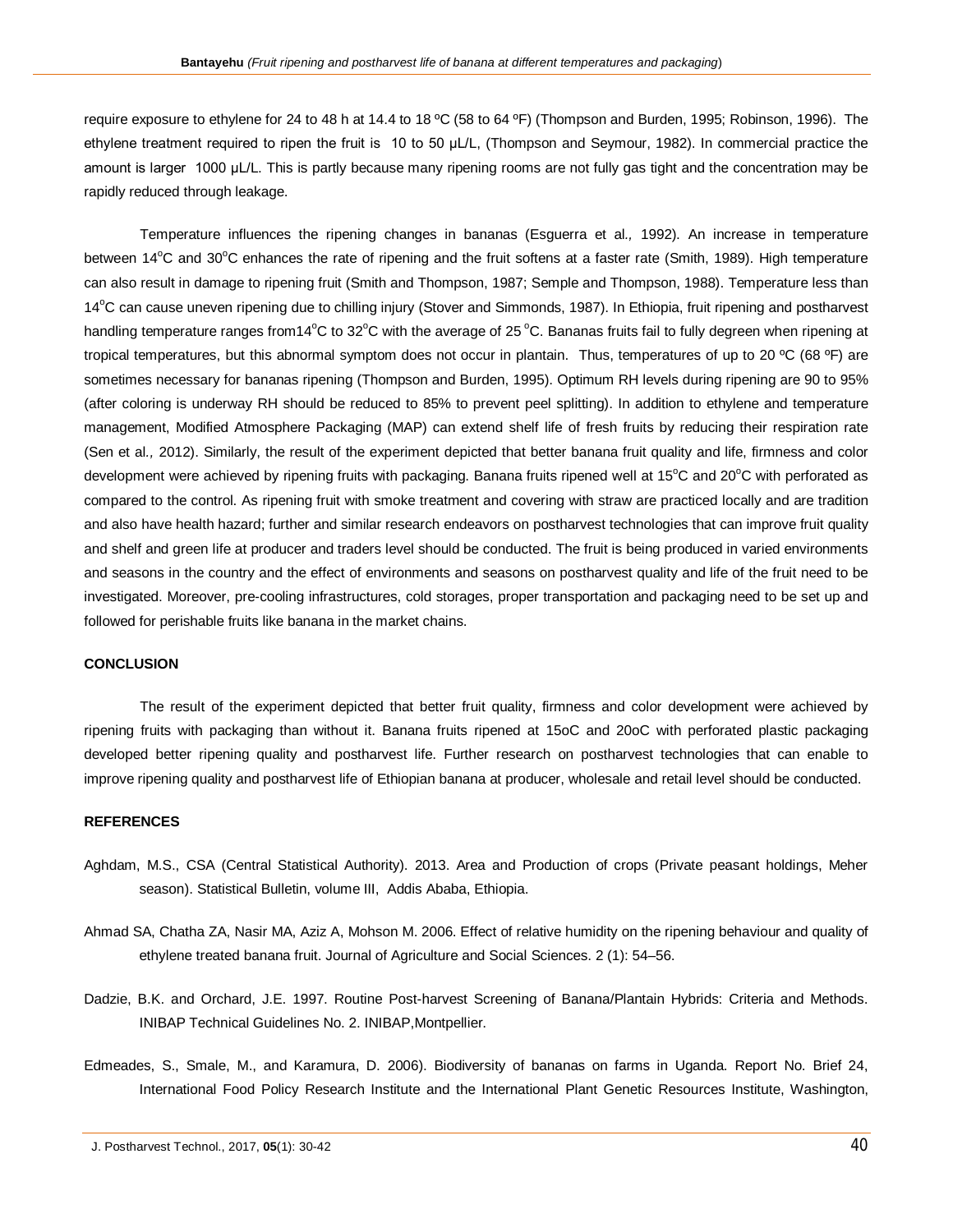USA, available on line at http://ifpri.org/rap/br1004/br1004\_24.pdf

- Esguerra, E.B., K. Kawada and H. Kitagawa, 1992. Ripening behaviour of 'Senorita' bananas at different temperatures. Asean Food Journal.,7: 79–85.
- FAO (2007). FAOSTAT. Core production data. Food and Agricultural Organization of the united nations, Rome, Available on line at http:// faostat.fao.org/site/340/default.aspx.
- INIBAP. 2000. International Network for the Improvement of Bananas and Plantains
- Kulkarni, S.G., Kudachikar,V.B. and Prakash, M.N. 2011. Studies on Physico-chemical changes during artificial ripening of banana (Musa sp) variety 'Robusta' Journal of food science and technology. 48 (6): 730-734
- Liu, F.W., 1978. Synergistic effects of high temperature and low concentration ethylene on ripening of Dwarf Cavendish bananas. Horticultural Science.13: 690–2.
- Robinson, J.C. 1996. Bananas and Plantains. CAB International, Wallingford, U.K. Saeed Ahmad, A.k thompson, Ishfaq Ahmed hafiz and Ali Asghar Asi.2001. Effect of temperature on the ripening behavior and quality of banana fruit. International journal of agriculture and biology, 1560-8530/2001/03-2-224-227
- Sacher, J. A. 1973.Senescence and post harvest physiology. Annual Review Plant Physiology. 24; 2905-2915
- Salveit, M.E. 1999. Effect of ethylene on quality of fresh fruits and vegetables. Postharvest Biology and Technology, 15:279- 292
- Santana Llado, J.D. and Marrero Dominguez, A. 1998. The effects of peel abrasion on the postharvest physiology and commercial life of banana fruits. Proceedings of the first international symposium on banana in the subtropics-Galan Sauco, V.(ed.), Acta Horticulture. 490:547–553.
- Semple, A.J. and A.K. Thompson, 1988. The influence of the ripening environment on the development of finger drop in banana. Journal of Food and Agriculture, 46: 139–46.
- Sen, C., Mishra H. N. and Srivastav P. P. 2012. Modified atmosphere packaging and active packaging of banana (Musa spp.): A review on control of ripening and extension of shelf life, journal of stored products and postharvest research, Vol.3(9), pp. 122-132
- Simmonds, N.W. and K. Shepherd. 1955. The taxonomy and origins of the cultivated bananas. J. Linnean Society (Botany) 55:302-312.
- Singh Z,and Janes J. 2001. Effect of postharvest application of ethephon on fruit ripening, quality, and shelf life of mango under modified atmospheric packaging. Acta Horticulture 553:599-601

Smith, N.J.S. and A.K. Thompson, 1987. The effect of temperature, concentration and exposure time to acetylene on initiation

Smith, N., 1989. Textural biochemical changes during ripening of banana. Ph.D.Thesis, University of Nottingham, UK.